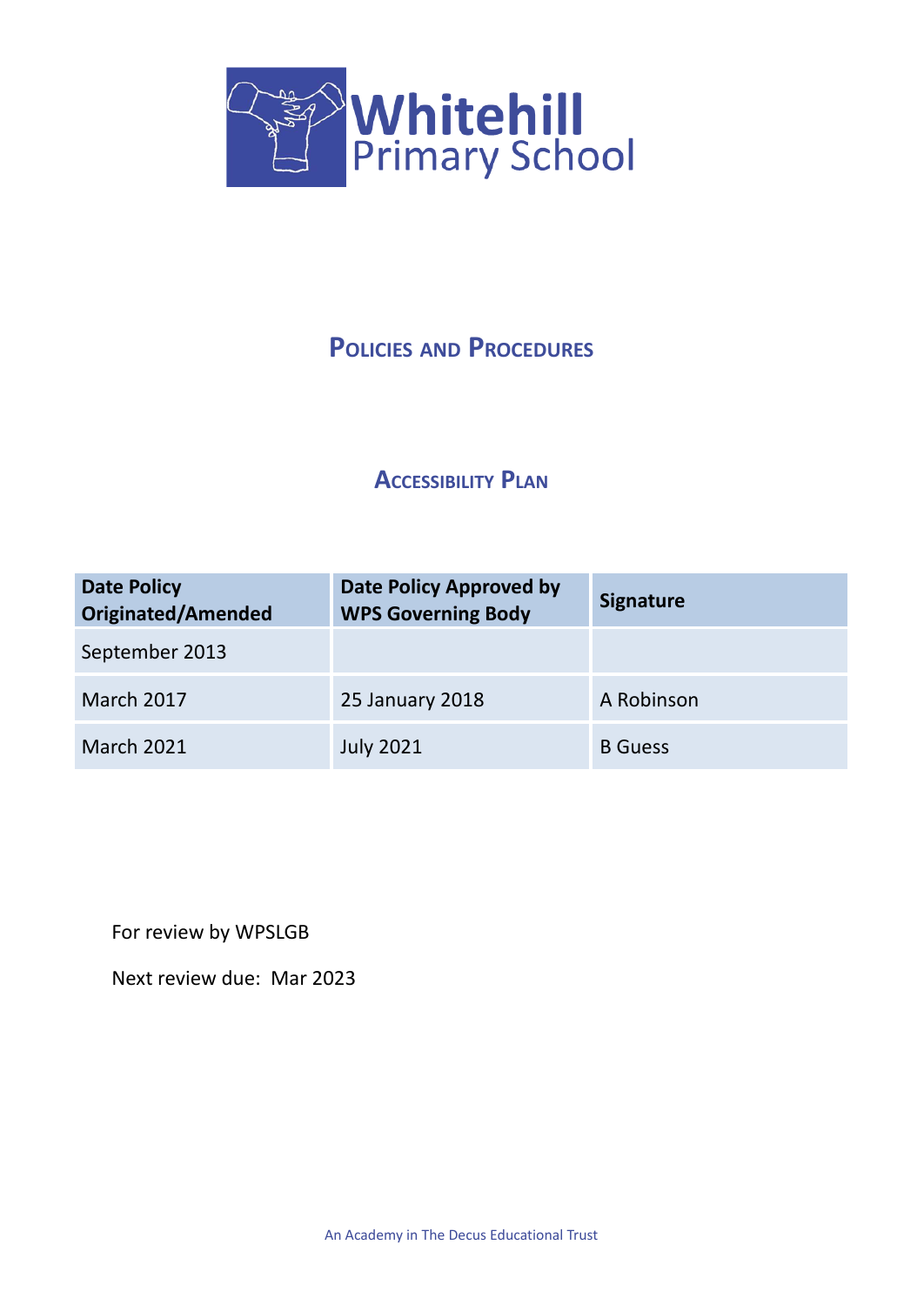## **Accessibility Plan**

## **Objective**

To reduce, and where possible, eliminate barriers to accessing the curriculum for Pupils at Whitehill Primary School with a disability.

The Accessibility Plan contains relevant and timely actions to:-

- Increase access to the curriculum for pupils with a physical disability and/or sensory impairments, expanding the curriculum as necessary to ensure that pupils with a disability are as equally prepared for life as the able-bodied pupils; this covers teaching and learning and the wider curriculum of the school such as participation in after-school clubs, leisure and cultural activities or schools visits – it also covers the provision of specialist or auxiliary aids and equipment, which may assist these pupils in accessing the curriculum within a reasonable timeframe;
- Improve and maintain access to the physical environment of the school, adding specialist facilities as necessary – this covers improvements to the physical environment of the school and physical aids to access education within a reasonable timeframe;

## **Context**

Whitehill is housed on a split site that dates back to the 1930's. The building is over 2 floors and would need major works before the building completely met the needs of pupils in wheelchairs or those with severe mobility problems. That said all specialist facilities (ICT suit, art study, library and school hall) are all situated on the ground floor.

#### **Plan**

This plan considers all of the protected characteristics under the Equality Act.

According to the Equality Act 2010 a person has a disability if:

(a) He or she has a physical or mental impairment, and

(b) The impairment has a substantial and long-term adverse effect on his or her ability to carry out normal day-to-day activities.

The protected characteristics include - Age (in relation to staff); disability; gender re-assignment; marriage and civil partnership (in relation to staff only); pregnancy and maternity (In relation to staff only); race; religion Faith or belief; sex; and sexual orientation.

NB. Within the appendix there is a list of recommended adjustments for teachers to use within the physical environment. Although this is not an exhaustive list it gives practical steps for teachers to use.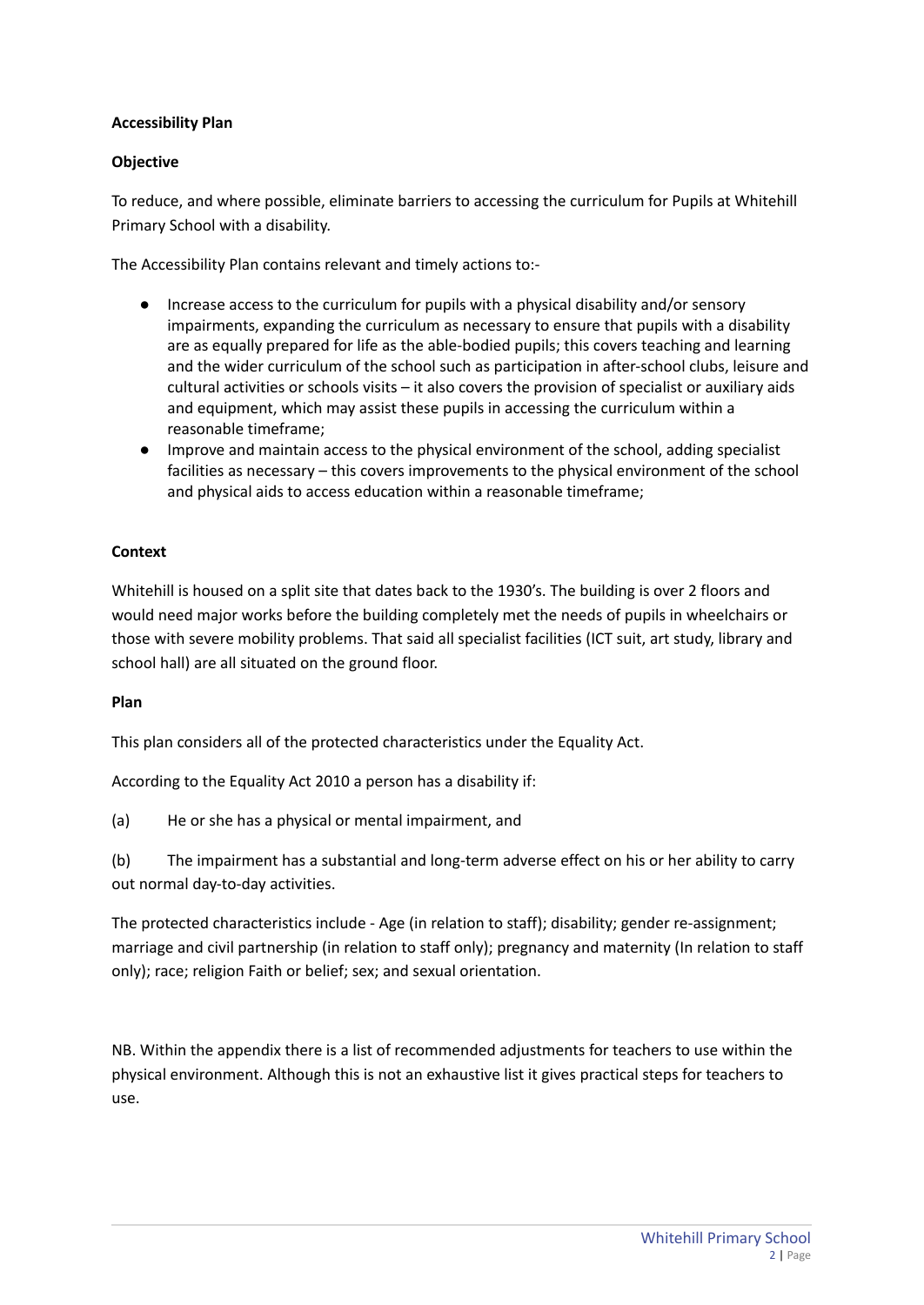## **Schedule 21: Action Plan A – Physical Access**

| Ref            | Question                                           | Recommendations                                                                                                                                                                                                                                                                                                                                                                                                                                                                                                               | <b>Status</b> | Responsibility |
|----------------|----------------------------------------------------|-------------------------------------------------------------------------------------------------------------------------------------------------------------------------------------------------------------------------------------------------------------------------------------------------------------------------------------------------------------------------------------------------------------------------------------------------------------------------------------------------------------------------------|---------------|----------------|
| $\mathbf{1}$   | Corridor                                           | Keep corridors clear from obstructions. Coats and bags are stored<br>in the corridors in purpose built furniture. Teachers and TA's need<br>to ensure that these are not left on the floor.                                                                                                                                                                                                                                                                                                                                   | On-going      | <b>HT</b>      |
| $\overline{2}$ | Wheelchair<br>access to<br>main school<br>building | A ramp leads up to the main school entrance (KS2) and there are<br>ramps within all of the corridors. All other entrances at KS2 are<br>accessible.<br>In KS1 there is access to the building through the ramp to the main<br>hall or through the nursery entrance. Access to outdoor learning is<br>through the nursery entrance.<br>At present there is a 10cm step up to most classrooms. They all have<br>a yellow caution strip. There is a ramp to the library, a set of toilets<br>and a classroom on the lower floor. | Complete      | HT             |
| $\overline{3}$ | Disabled parking                                   | There is a disabled parking space in front of the school. This is the<br>closest space to the main school building.                                                                                                                                                                                                                                                                                                                                                                                                           | Complete      | HT             |
| $\overline{4}$ | <b>Disabled</b><br>Toilet                          | One in key stage 1; one in key stage 2.                                                                                                                                                                                                                                                                                                                                                                                                                                                                                       | Complete      | HT             |
| 5              | Changing and<br>Shower<br>facilities               | In place in KS2                                                                                                                                                                                                                                                                                                                                                                                                                                                                                                               | Complete      | HT             |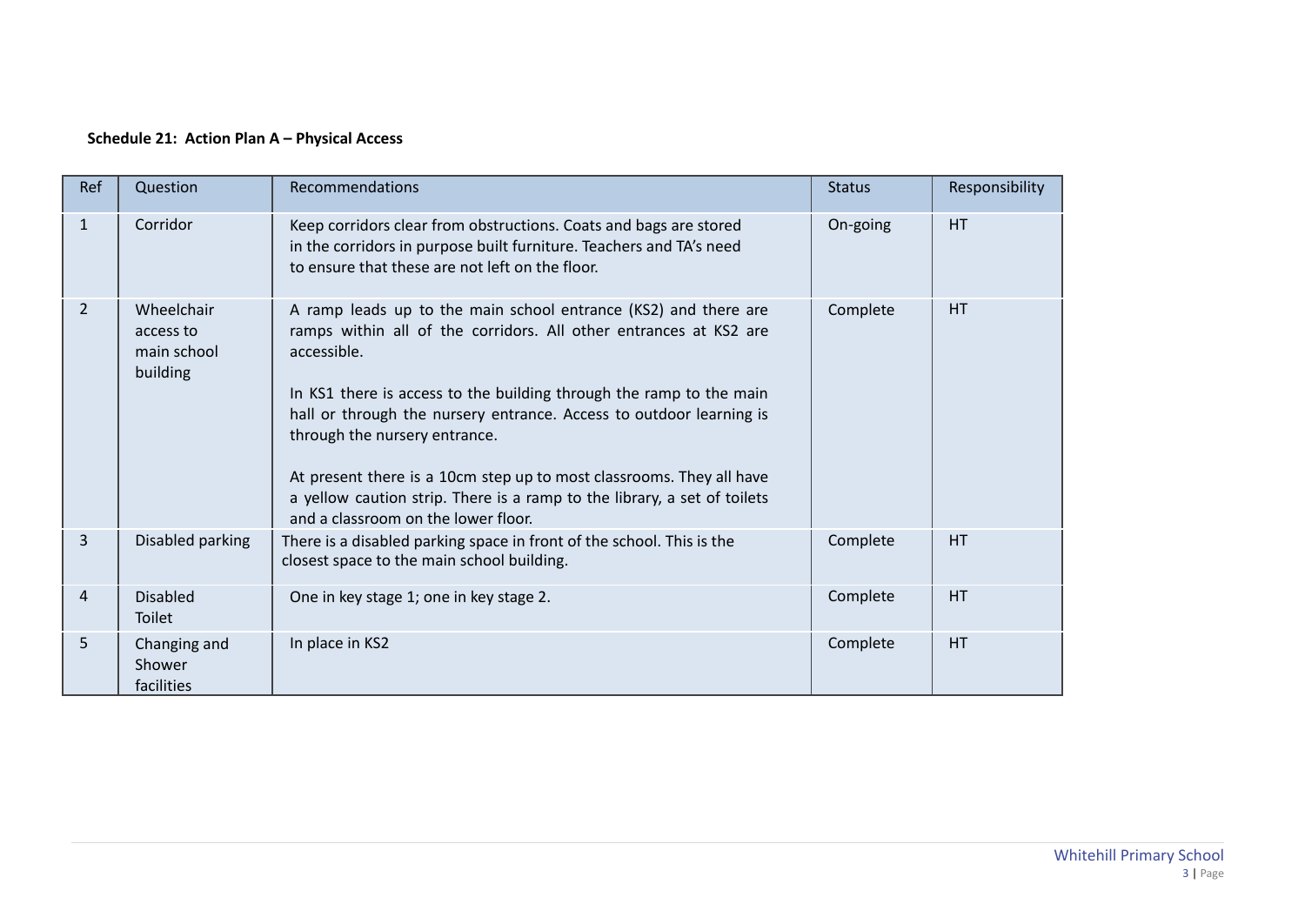## **Schedule 22: Action Plan B – Improving Curriculum Access**

| Ref            | Question                                                                                            | Recommendations                                                                                                                                   | <b>Status</b> | Responsibility |
|----------------|-----------------------------------------------------------------------------------------------------|---------------------------------------------------------------------------------------------------------------------------------------------------|---------------|----------------|
| $\mathbf{1}$   | Differentiation in<br>Teaching                                                                      | Inclusion manager and Phase leaders to monitor quality of<br>differentiation and provision for SEND pupils.                                       | Ongoing       | <b>SENCO</b>   |
| $\overline{2}$ | Interventions                                                                                       | Inclusion manager to audit current interventions and<br>their success/impact on progress. Provision mapping to<br>be used across all year groups. | Ongoing       | <b>SENCO</b>   |
| 3              | Classrooms are<br>organised to promote<br>the participation and<br>independence of all<br>pupils    | Inclusion manager to carry out an audit of resources<br>/QFT to ensure that lessons are planned to meet the<br>needs of all pupils in the class.  | Ongoing       | <b>SENCO</b>   |
| 4              | Staff training in the<br>production,<br>implementation and<br>review of Provision<br>maps and PSP's | Inclusion Manager to deliver staff training to<br>teaching staff.                                                                                 | Ongoing       | <b>SENCO</b>   |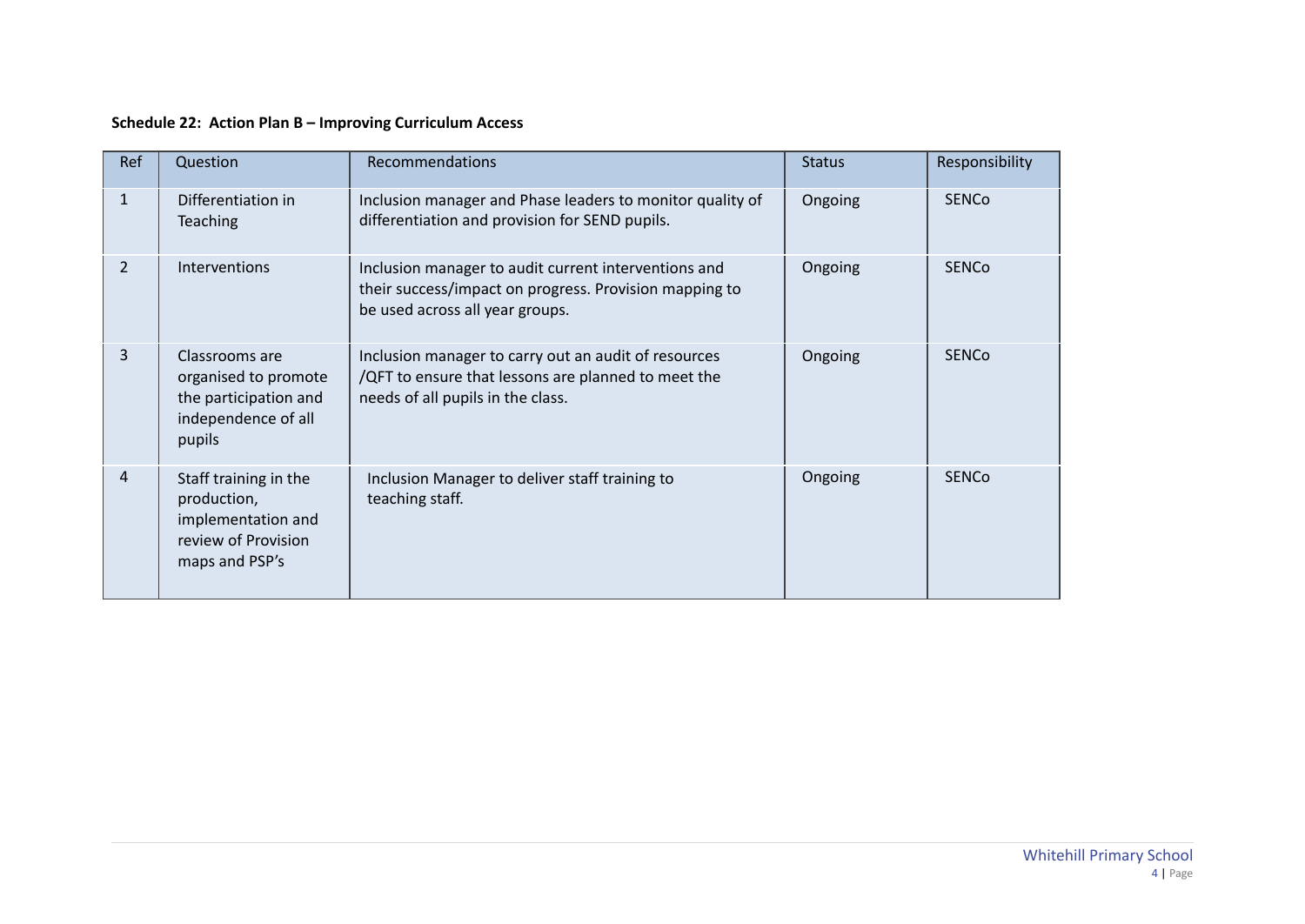## **Appendix**

## **Reasonable adjustments in the classroom**

This is not an exhaustive list of every aspect of planning, it is a list of practical classroom arrangements that teachers may find useful in thinking of a range of adjustments they might want to make.

| 1. Pre-planning information.                                                                      |  |  |  |
|---------------------------------------------------------------------------------------------------|--|--|--|
| Have you been given information on the nature and degree of impairment and the access             |  |  |  |
| needs of the disabled pupils in the class?                                                        |  |  |  |
| Have you been shown or do you know how these disabled pupils access needs and personal            |  |  |  |
| care needs will be met in the class?                                                              |  |  |  |
| If you don't know how the disabled pupils needs will/can be met seek advice from SENCO,           |  |  |  |
| Head of Department, Head or Deputy or from other agencies such as Educational                     |  |  |  |
| Psychologists, Advisory Teacher or Health Professionals.                                          |  |  |  |
| 2. What preparation have you made with the class/ group for:                                      |  |  |  |
| one to one peer support                                                                           |  |  |  |
| collaborative teaming                                                                             |  |  |  |
| group work                                                                                        |  |  |  |
| valuing difference of race, gender, ethnicity, disability or religion                             |  |  |  |
| How do you ensure that mutual respect is encouraged within your classroom? Are you clear          |  |  |  |
| about how to deal with bullying and harassment in the class?                                      |  |  |  |
| 3. Lesson planning: how will you support the needs of all learners?                               |  |  |  |
| Identify gaps/areas of weakness.                                                                  |  |  |  |
| Information gathering with family and pupil. Address needs through refinements to quality         |  |  |  |
| first teaching and/or targeted class based interventions.                                         |  |  |  |
| Ensure adapted classroom practice and use of resources.                                           |  |  |  |
| Time limited, class based interventions are provided focussing on key areas of concern.           |  |  |  |
| Consider:                                                                                         |  |  |  |
| - timing,                                                                                         |  |  |  |
| - variation of activities,                                                                        |  |  |  |
| - types of activities [concrete/abstract],                                                        |  |  |  |
| - reinforcement of key ideas,                                                                     |  |  |  |
| - extension work                                                                                  |  |  |  |
| - recall of previous work,                                                                        |  |  |  |
| - links to future work,                                                                           |  |  |  |
| - clear instructions.                                                                             |  |  |  |
| Will the content of the lesson engage all pupils from the beginning? Will there be sufficient     |  |  |  |
| variation in activities and pace to engage all?                                                   |  |  |  |
| Are you able to access specially adapted equipment for some students to enable them to            |  |  |  |
| participate fully?                                                                                |  |  |  |
| If not, can an alternative way be found?                                                          |  |  |  |
| Will the diversified and differentiated work allow all pupils to experience success at their      |  |  |  |
| optimum level?                                                                                    |  |  |  |
| 4. What different teaching styles are you going to use?                                           |  |  |  |
| Visual e.g. use photos, mind maps, maps and diagrams, pictures, film clips, wall displays?        |  |  |  |
| Auditory e.g. use story telling, talking, effective questions, problem solving, clear sequencing, |  |  |  |
| music, singing?                                                                                   |  |  |  |
| Kinaesthetic e.g. use movement, role play, artefacts, use the environment                         |  |  |  |
| 5. Prepared materials                                                                             |  |  |  |
| Are written materials accessible to all: formats; readability; length; content?                   |  |  |  |